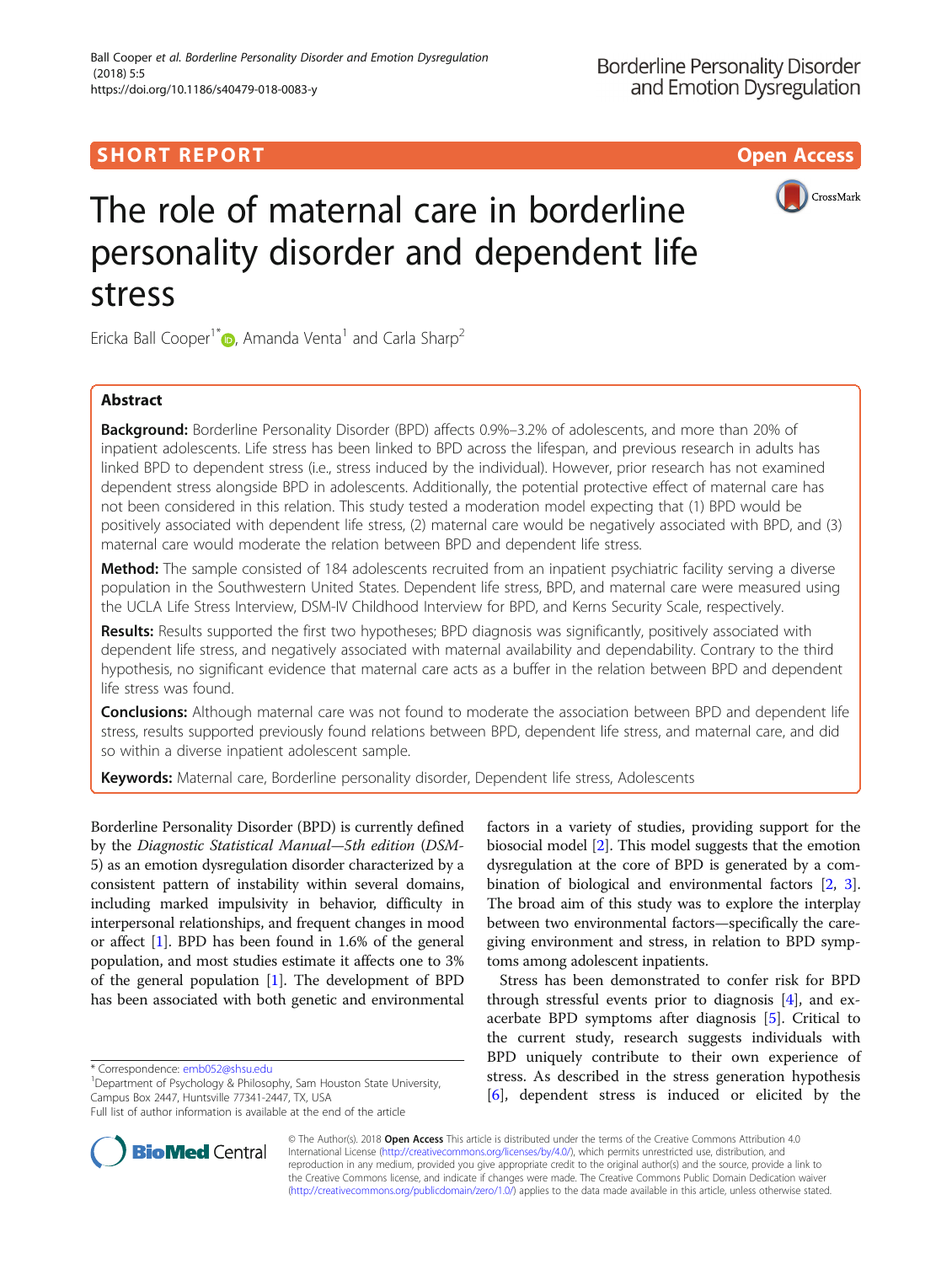individual rather than the situation, such as an adolescent with social anxiety avoiding social interactions, subsequently decreasing the quality of his interpersonal relationships. Indeed, DLS is more common in adults with BPD compared to patients with other personality disorders [[6\]](#page-3-0). DLS may be a particularly relevant construct to study in adolescence, as stressful events occur more often in teens, and teens demonstrate increased sensitivity to stress [\[7](#page-3-0)]. Thus, the first aim of the current study was to explore the relation between DLS and BPD among adolescents.

A key variable to consider in the relation of stress and BPD is the caregiving environment, which is a significant feature in the development of BPD according to the biosocial model [\[8](#page-3-0)]. Specifically, in a normative adolescent sample, inconsistent maternal parenting style and maternal over-involvement were positively correlated with a later BPD diagnosis [\[9](#page-3-0)]. Within a sample of adolescent inpatients, maternal care has also been negatively associated with BPD diagnosis and symptom severity [[10\]](#page-3-0). Finally, a plethora of maternal parenting qualities (e.g., adolescentperceived maternal overprotection, maternal psychopathology, and parental absence) have all been linked with BPD symptom severity  $[11, 12]$  $[11, 12]$  $[11, 12]$ . These studies thus consistently demonstrate that low maternal care is a risk factor for BPD in adolescents  $[11–13]$  $[11–13]$  $[11–13]$  $[11–13]$ . For the present study, two specific aspects of adolescents' perceptions of maternal care, modeled on Bowlby's [[14](#page-3-0)] theory, were considered: availability and dependability; specifically, the second aim of the present study was to explore the relation between BPD and maternal care among adolescents.

Because maternal care can also serve a protective function against psychopathology, it may be a significant moderating factor in the relation between stress and BPD. Indeed, positively perceived maternal care has been linked with decreased occurrences of DLS in a depressed population [\[15](#page-3-0)]. Additionally, attachment style to one's maternal figure was found to moderate the association between severity of mental illness and dependent stressful life events in depressed adults [[15\]](#page-3-0), such that there was a significant, positive relation between these constructs among individuals with an insecure attachment, but not those with a secure attachment. The proposed mechanism by which this may occur is either through these individuals fearing closeness with another individual and intentionally generating stress, or perceiving interpersonal stress as satisfactory and rewarding [\[15](#page-3-0)]. This proposal has not been previously evaluated in adolescent BPD; thus, the third aim of the present study was to explore maternal care as a potential moderator of the relation between dependent stress and BPD.

The current study examined the relation between BPD and DLS in a sample of low-income adolescent inpatients, exploring how the perceived maternal care environment (i.e., availability, dependability) may moderate this association. We hypothesized that (1) BPD would be positively associated with DLS, (2) measures of maternal care would be negatively associated with BPD, and (3) measures of maternal care would moderate the relation between BPD and DLS, such that maternal care would act as a buffer against the effect of BPD on DLS. The existing literature has thus far not explored a moderation model wherein maternal care moderates the association between BPD and life stress. Indeed, understanding how perceptions of maternal care affect the relation between BPD and DLS could impact adolescents who have BPD, and identify those individuals whose caregiving environment may place them at higher risk of experiencing dependent stress.

#### Method

#### Participants

The aforementioned hypotheses were examined via archival data collected from 184 participants (see Table 1 for demographics) from a public inpatient adolescent psychiatric facility in a large metropolitan city in the Southwestern United States. Parental consent and youth assent were obtained prior to data collection. Inclusion criteria for this study were an age between 12 and 17 years old and English fluency. Adolescents were excluded from study participation if psychosis or intellectual disability was noted during the admission evaluation by clinicians, or if consent or assent was denied. The current study focused on a sample of inpatient adolescents who completed measures of BPD, maternal care, and DLS.

**Table 1** Demographic Statistics

| Study participants ( $N = 184$ ) |                    |
|----------------------------------|--------------------|
| Age                              | 14.72 (1.42) years |
| Gender                           |                    |
| Female                           | 121 (65.8%)        |
| Male                             | 63 (34.2%)         |
| Race/Ethnicity                   |                    |
| African American                 | 41 (22.3%)         |
| Caucasian                        | 55 (29.9%)         |
| Hispanic                         | 73 (39.7%)         |
| Southeast Asian                  | $1(0.5\%)$         |
| Multiracial                      | 11 (6.0%)          |
| Other Race/Ethnicity             | 3(1.6%)            |
| CI-BPD Diagnostic Category       |                    |
| Met Criteria for BPD             | 58 (31.5%)         |
| Did not Meet Criteria for BPD    | 126 (68.5%)        |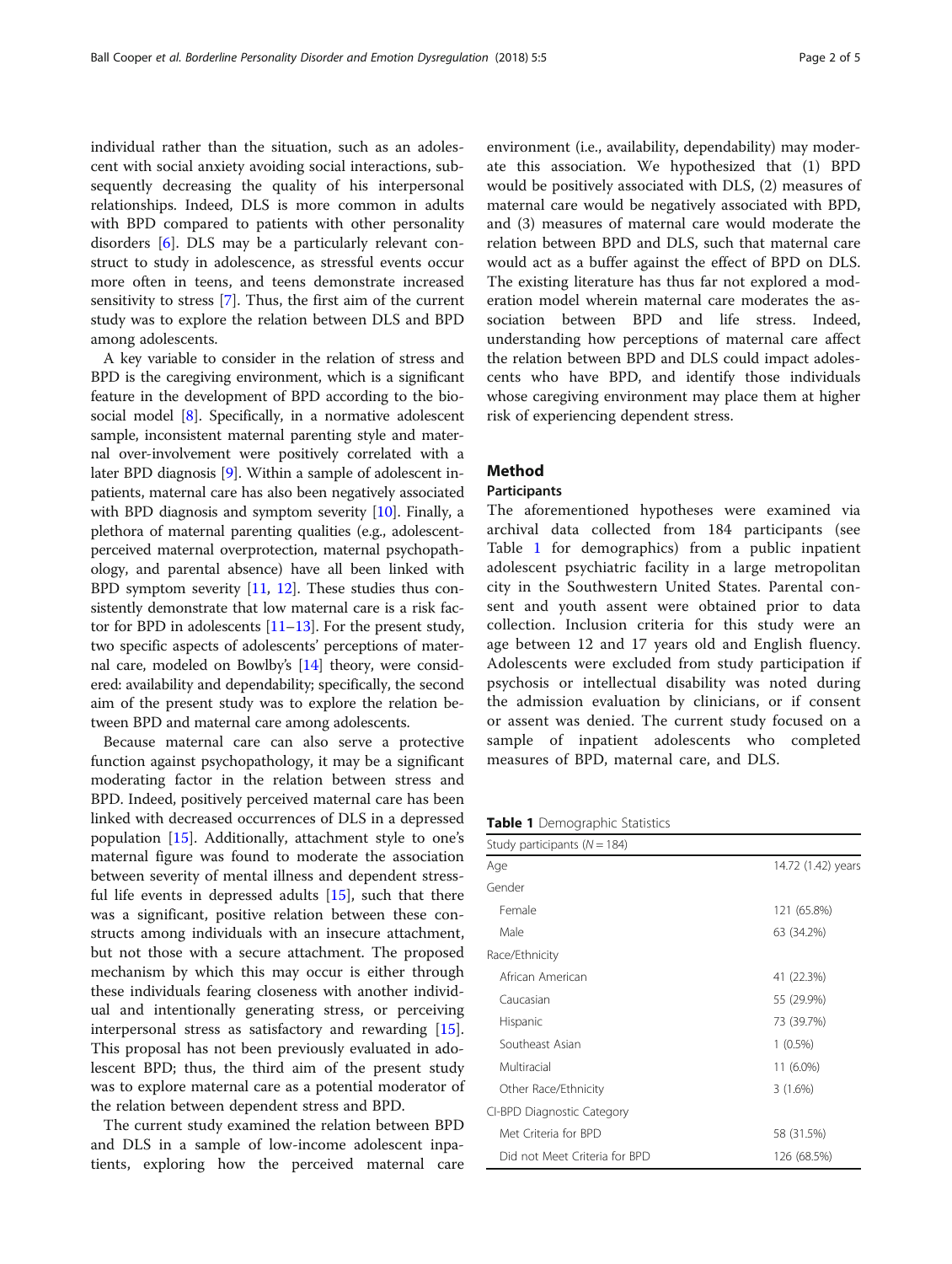#### Measures

Dependent life stress was measured via the University of California Los Angeles Life Stress Interview's (UCLA-LSI) dependent life stress subscale [[16\]](#page-3-0) and utilized the number of dependent life events that participants endorsed in the past three months. Borderline diagnosis was assessed with the Childhood Interview for BPD (CI-BPD) [[17](#page-3-0)], in which a score of 5 or higher was indicative of a positive diagnosis. Finally, maternal care was measured via the availability and dependability subscales of the Kerns Security Scale (SS) [[18,](#page-4-0) [19](#page-4-0)]. All measures demonstrated adequate to high internal consistency within the present sample.

#### Procedures

This study examined archival data that was collected as part of a study approved by the relevant institutional review boards. Procedures for the initial study were as follows: consent was first obtained from patients' guardians at the time of admission. If granted, assent was also sought from participants prior to any interviews taking place. Demographic information was acquired first, followed by the CI- BPD, SS, and UCLA-LSI. Adolescents were paid \$30 in the form of a gift card for participating. All study procedures were conducted independently and in private by interviewers who had been trained on study measures, and received supervision from the study's principal investigator. Consensus meetings for the UCLA-LSI were held after the assessment was complete.

## Results

Study aims one and two sought to examine relations between (a) BPD and DLS and (b) BPD and maternal care. Regarding the first hypothesis, a Spearman's Rho correlation was conducted due to the dependent life events variable having a non-normal distribution (Shapiro-Wilk  $= .82, p < .001$ ), and a significant positive correlation was found with BPD diagnosis,  $r_s(184) = .14$ ,  $p = .04$ . Regarding the relation between BPD and maternal care, significant group differences were found for both Availability,  $t(182) = 3.37$ ,  $p = .001$ , and Dependability,  $t(182) = 2.87$ ,  $p = .01$ , with lower mean scores in the BPD group.

Multivariate analyses were used to follow up on significant relations identified through bivariate analyses for aims one and two, as well as to examine study aim three, which sought to explore maternal care as a moderator of the relation between BPD and DLS. Due to the assumption of normality being violated for the number of dependent life events variable, Poisson and Negative Binomial generalized linear models were examined for model fit. The Poisson probability distribution demonstrated poor fit, Goodness of Fit: Deviance = 269.06,  $df = 176$ , p < .001; however, the Negative Binomial probability distribution had an adequate fit, Goodness of Fit: *Deviance* =

134.96,  $df = 176$ ,  $p = .99$ . Thus, the Negative Binomial generalized linear model was chosen to test the main effect of BPD (dichotomous; see Table 2), the main effect of maternal availability (continuous), the main effect of maternal dependability (continuous), the interaction effect of BPD and availability (continuous), and the interaction effect of BPD and dependability (continuous) on the number of dependent life events (count). Sex (categorical) and race (categorical) were included as covariates in the model. The inclusion of these predictors was not a significant improvement over the intercept-only model, Likelihood Ratio Chi-Square = 5.24,  $df = 7$ ,  $p = .63$ . Thus, individual main and interaction effects were not interpreted.

### **Discussion**

The present study aimed to examine the relation between BPD and DLS, as well as the potential moderating role of maternal care in adolescents. Regarding our first hypothesis, the number of dependent life events was significantly associated with adolescents' diagnostic group. These findings are thus consistent with previous research showing that BPD is positively correlated with both the number of overall stressful life events [\[6](#page-3-0), [20](#page-4-0)], and dependent-specific stressful life events [\[21](#page-4-0), [22\]](#page-4-0). Furthermore, the current study extends those results to a sample of low-income inpatient adolescents, as previous studies have only examined adults in this capacity. Second, negative associations between BPD and both maternal availability and dependability were supported, thereby confirming our hypothesis, bolstering previous research [[23\]](#page-4-0), and extending it to an adolescent inpatient sample. Lastly, despite our expectation that maternal care would function as a buffer between BPD and DLS, this hypothesis was not supported, as the overall generalized linear models examining these variables were not significant improvements upon the intercept-only models. Thus, although maternal care has previously been identified as a protective factor attenuating the relation between psychopathology and dependent life

Table 2 Results of Negative Binomial generalized linear model with dependent stressful life events as dependent variable

| Predictor<br>Variable      | B(SE)         | Wald<br>Chi-Square | р    | Confidence<br>Intervals |  |
|----------------------------|---------------|--------------------|------|-------------------------|--|
| Sex                        | .133 (.230)   | .335               | .563 | $-317-583$              |  |
| Race/Ethnicity             | .021(.046)    | .221               | .638 | $-.068-.111$            |  |
| <b>BPD Diagnosis</b>       | $-.294(.725)$ | .165               | .685 | $-1.715 - 1.126$        |  |
| Availability               | $-.147(.241)$ | 1.578              | .209 | $-620-326$              |  |
| Dependability              | .129 (.282)   | .914               | .339 | $-424-682$              |  |
| <b>BPD</b> x Availability  | $-.107(.310)$ | .120               | .729 | $-.714-.500$            |  |
| <b>BPD x Dependability</b> | .084 (.359)   | .055               | .814 | $-.618-.787$            |  |
|                            |               |                    |      |                         |  |

Note. BPD Diagnosis was assessed dichotomously using the Childhood Interview for BPD (CI-BPD), and Availability and Dependability were assessed continuously using the Kerns' Security Scale (SS).  $df = 1$  for all variables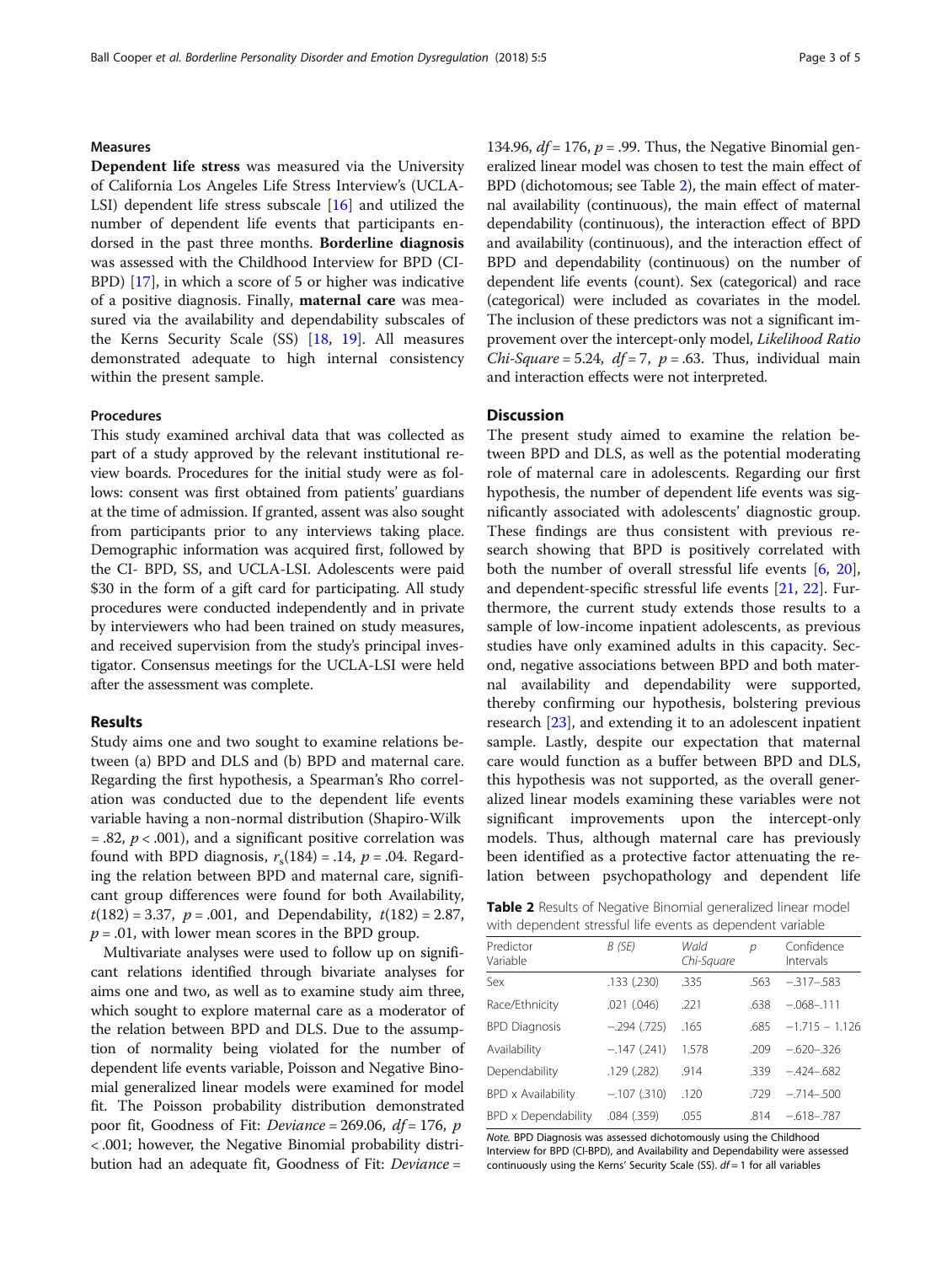<span id="page-3-0"></span>stress [15], as well as life stress more broadly [\[24](#page-4-0)], no evidence of such a role was noted in the current study.

In sum, although the hypothesized effect of maternal care as a moderator of the relation between BPD and DLS was not supported, the positive association found between BPD and DLS may stand to inform interventions for adolescents with BPD, as the latter could be made a focal point of treatment. Similar treatment interventions have demonstrated promise among individuals with depression when attempting to reduce DLS, and are theorized to show greater utility within an adolescent population [[25](#page-4-0)]. In addition, incorporating the adolescent's parents or caregivers into the treatment intervention may still be useful by encouraging the caregivers' psychoeducation of stressgenerating behaviors and its high occurrence among patients with BPD. Therefore, the impact of the present study lies in identifying adolescent's stress-causing behaviors and targeting them for the sake of intervention, with the aim of not only reducing the behaviors themselves, but also the correlates of DLS (e.g., increased number of BPD symptoms and suicidal ideations) previously established by the literature base.

#### Abbreviations

APA: American psychiatric association; BPD: Borderline personality disorder; CI-BPD: Childhood interview for borderline personality disorder; DLS: Dependent life stress; DSM-5: Diagnostic and statistical manual-5th edition; SS: Kerns security scale

#### Acknowledgements

Not applicable.

#### Funding

Unfunded.

#### Availability of data and materials

The data that support the findings of this study are available on request from the corresponding author EBC. The data are not publicly available due to them containing information that could compromise research participant privacy/consent.

#### Authors' contributions

EBC analyzed the current study's data and drafted the manuscript. AV edited the manuscript and contributed to both the concept and design. CS conceived of the parent study and supervised the data collection process and edited the manuscript. All authors read and approved the final manuscript, and are in agreement regarding the manuscript's contents.

#### Ethics approval and consent to participate

This study was conducted in accordance with APA ethical guidelines. The University of Houston (10298–02) and University of Texas Health Sciences Center (HSC-GEN-10-0149) Institutional Review Boards both approved the data collection process as part of a larger study, in which consent was obtained from the participant's parent/legal guardian, and assent was obtained from the adolescent participant. The Sam Houston State University IRB approved the current study's data analysis (2016–06-30,170; current study was the corresponding author's thesis).

#### Consent for publication

Not applicable.

#### Competing interests

The authors declare that they have no competing interests.

#### Publisher's Note

Springer Nature remains neutral with regard to jurisdictional claims in published maps and institutional affiliations.

#### Author details

<sup>1</sup>Department of Psychology & Philosophy, Sam Houston State University, Campus Box 2447, Huntsville 77341-2447, TX, USA. <sup>2</sup>Department of Psychology, University of Houston, Houston, TX, USA.

#### Received: 3 June 2017 Accepted: 9 March 2018 Published online: 20 March 2018

#### References

- 1. American Psychiatric Association. Diagnostic and statistical manual of mental disorders. 5th ed. Arlington: American Psychiatric Publishing; 2013.
- 2. Crowell SE, Beauchaine TP, Linehan MM. A biosocial developmental model of borderline personality: Elaborating and extending Linehan's theory. Psychol Bull. 2009;135(3):495–510. [https://doi.org/10.1037/a0015616.](https://doi.org/10.1037/a0015616)
- 3. Bornovalova MA, Hicks BM, Iacono WG, McGue M. Stability, change, and heritability of borderline personality disorder traits from adolescence to adulthood: A longitudinal twin study. Dev Psychopathol. 2009;21(4):1335–53. <https://doi.org/10.1017/s0954579409990186>.
- 4. Substance Abuse and Mental Health Services Administration. Report to Congress on borderline personality disorder HHS publication no. SMA-11- 4644. United States, U.S: Department of Health and Human Services; 2011.
- 5. Yen S, Pagano ME, Shea MT, Grilo CM, Gunderson JG, Skodol AE, .. . Zanarini MC. Recent life events preceding suicide attempts in a personality disorder sample: Findings from the collaborative longitudinal Personality Disorders study. J Consult Clin Psychol. 2005;73(1):99–105. [https://doi.org/10.1037/](https://doi.org/10.1037/0022-006x.73.1.99) [0022-006x.73.1.99](https://doi.org/10.1037/0022-006x.73.1.99).
- 6. Perry JC, Lavori PW, Pagano CJ, Hoke L, O'Connell ME. Life events and recurrent depression in borderline and antisocial personality disorders. J Personal Disord. 1992;6(4):394–407. [https://doi.org/10.1521/pedi.1992.6.4.394.](https://doi.org/10.1521/pedi.1992.6.4.394)
- 7. Compas BE, Wagner BM. Psychosocial stress during adolescence: Intrapersonal and interpersonal processes. In: Aedolescent stress: Causes and consequences. New York: Aldine de Gruyter; 1991.
- 8. Linehan M. Cognitive–behavioral treatment of borderline personality disorder. NY: Guilford Press; 1993.
- Bezirganian S, Cohen P, Brook JS. The impact of mother-child interaction on the development of borderline personality disorder. Am J Psychiatr. 1993; 150(12):1836–42. <https://doi.org/10.1176/ajp.150.12.1836>.
- 10. Infurna MR, Brunner R, Holz B, Parzer P, Giannone F, Reichl C, ... Kaess M. The specific role of childhood abuse, parental bonding, and family functioning in female adolescents with borderline personality disorder. J Personal Disord. 2016;30(2):177–92. [https://doi.org/10.1521/pedi\\_2015\\_29\\_186.](https://doi.org/10.1521/pedi_2015_29_186)
- 11. Schuppert HM, Albers CJ, Minderaa RB, Emmelkamp PM, Nauta MH. Severity of Borderline Personality symptoms in adolescence: Relationship with maternal parenting stress, maternal psychopathology, and rearing styles. J Personal Disord. 2015;29(3):289–302. [https://doi.org/10.1521/pedi\\_2104\\_28\\_155.](https://doi.org/10.1521/pedi_2104_28_155)
- 12. Levy KN, Johnson BN, Clouthier TL, Scala W, Temes CM. An attachment theoretical framework for personality disorders. Can Psychol. 2015;56(2): 197–207. [https://doi.org/10.1037/cap0000025.](https://doi.org/10.1037/cap0000025)
- 13. Deborde A, Miljkovitch R, Roy C, Bigre CD, Pham-Scottez A, Speranza M, Corcos M. Alexithymia as a mediator between attachment and the development of borderline personality disorder in adolescence. J Personal Disord. 2012;26(5):676–88. <https://doi.org/10.1521/pedi.2012.26.5.676>.
- 14. Bowlby J. Attachment and loss. Vol. 1. Attachment. London: Hogarth P. and the Institute of Psycho-Analysis; 1982.
- 15. Bottonari KA, Roberts JE, Kelly MA, Kashdan TB, Ciesla JA. A prospective investigation of the impact of attachment style on stress generation among clinically depressed individuals. Behav Res Ther. 2007;45(1):179–88. [https://](https://doi.org/10.1016/j.brat.2006.01.003) [doi.org/10.1016/j.brat.2006.01.003.](https://doi.org/10.1016/j.brat.2006.01.003)
- 16. Liu RT, Alloy LB. Stress generation in depression: A systematic review of the empirical literature and recommendations for future study. Clin Psychol Rev. 2010;30(5):582–93. [https://doi.org/10.1016/j.cpr.2010.04.010.](https://doi.org/10.1016/j.cpr.2010.04.010)
- 17. Sharp C, Ha C, Michonski J, Venta A, Carbone C. Borderline personality disorder in adolescents: Evidence in support of the Childhood Interview for DSM-IV Borderline Personality Disorder in a sample of adolescent inpatients. Compr Psychiatry. 2012;53(6):765–74. [https://doi.org/10.1016/j.comppsych.](https://doi.org/10.1016/j.comppsych.2011.12.003) [2011.12.003.](https://doi.org/10.1016/j.comppsych.2011.12.003)